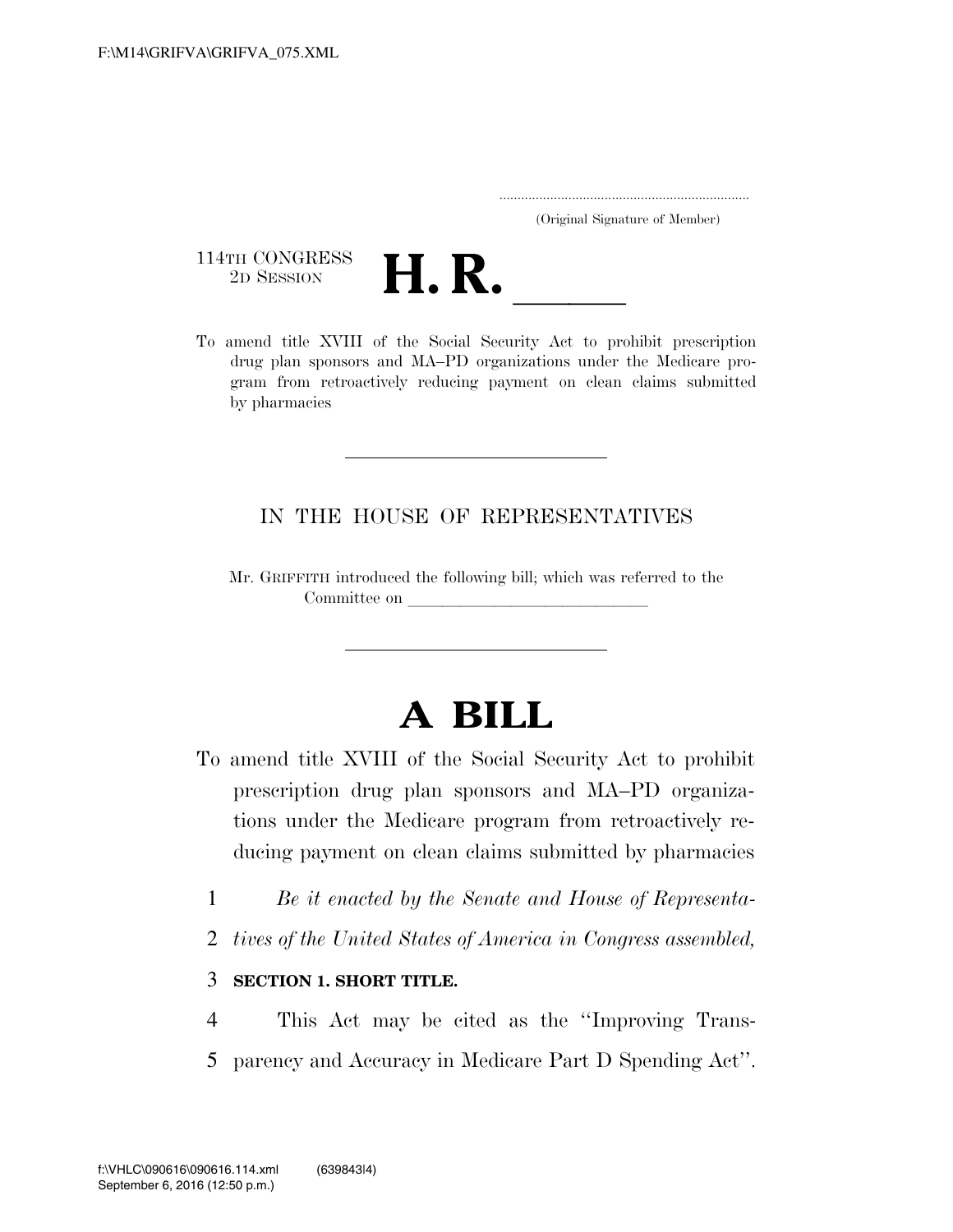| $\mathbf{1}$   | SEC. 2. PROHIBITING MEDICARE PDP SPONSORS AND MA-                     |
|----------------|-----------------------------------------------------------------------|
| $\overline{2}$ | PD ORGANIZATIONS FROM RETROACTIVELY                                   |
| 3              | REDUCING PAYMENT ON CLEAN CLAIMS SUB-                                 |
| $\overline{4}$ | MITTED BY PHARMACIES.                                                 |
| 5              | (a) IN GENERAL.—Section $1860D-12(b)(4)(A)$ of                        |
| 6              | the Social Security Act (42 U.S.C. 1395w-112(b)(4)(A))                |
| 7              | is amended by adding at the end the following new clause:             |
| 8              | "(iv) PROHIBITING RETROACTIVE RE-                                     |
| 9              | IN<br><b>DUCTIONS</b><br><b>PAYMENTS</b><br><b>ON</b><br><b>CLEAN</b> |
| 10             | CLAIMS.—Each contract entered into with                               |
| 11             | a PDP sponsor under this part with re-                                |
| 12             | spect to a prescription drug plan offered                             |
| 13             | by such sponsor shall provide that after                              |
| 14             | the date of receipt of a clean claim sub-                             |
| 15             | mitted by a pharmacy, the PDP sponsor                                 |
| 16             | (or an agents of the PDP sponsor) may                                 |
| 17             | not retroactively reduce payment on such                              |
| 18             | claim directly or indirectly through aggre-                           |
| 19             | gated effective rate or otherwise except in                           |
| 20             | the case such claim is found to not be a                              |
| 21             | clean claim (such as in the case of a claim                           |
| 22             | lacking required substantiating documenta-                            |
| 23             | tion) during the course of a routine audit                            |
| 24             | as permitted pursuant to written agree-                               |
| 25             | ment between the PDP sponsor (or such                                 |
| 26             | an agent) and such pharmacy. The pre-                                 |